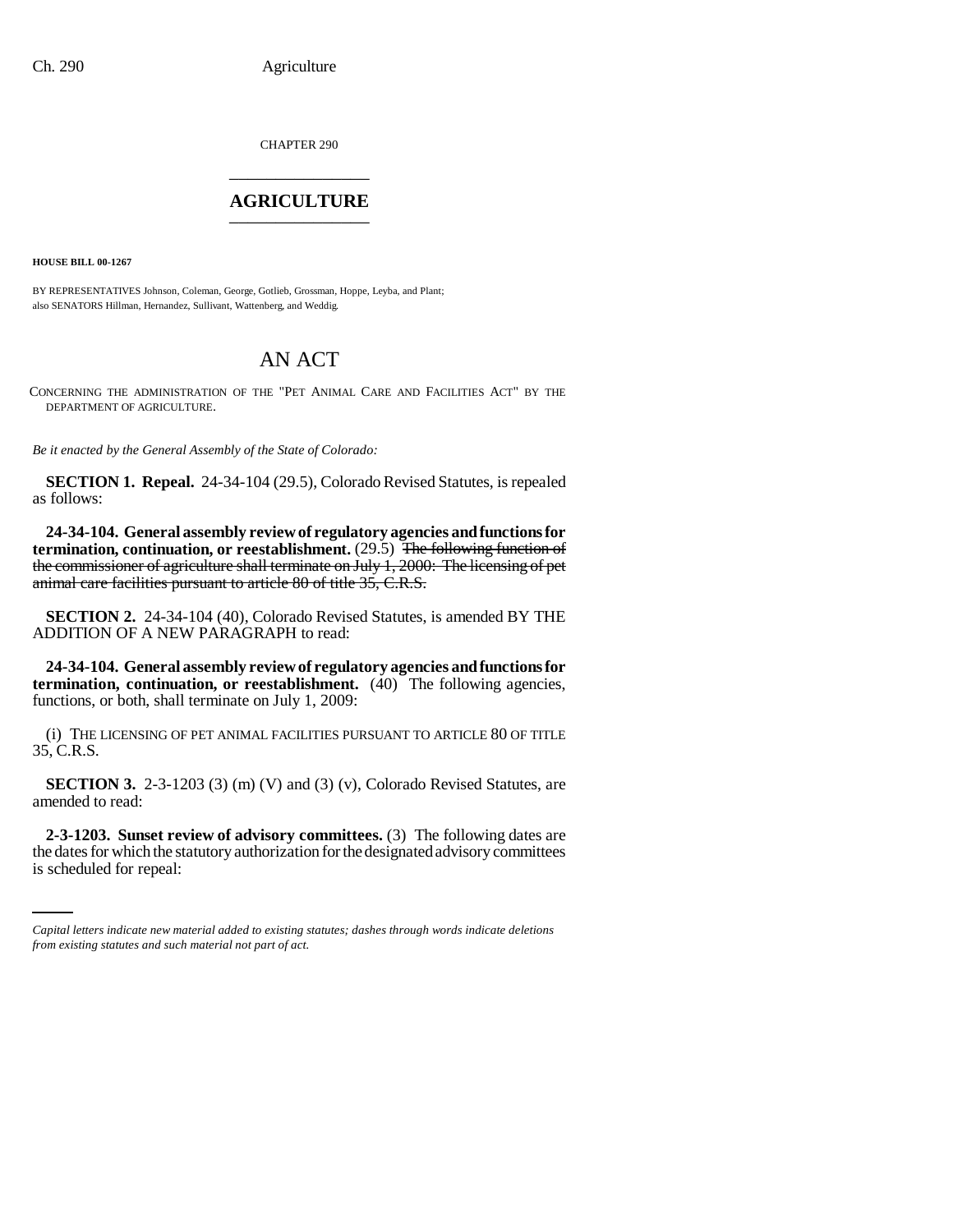(m) July 1, 2000:

(V) The pet animal advisory committee, appointed pursuant to section 35-80-115, C.R.S.;

(v) July 1, 2009:

(I) The fire service training and certification advisory board appointed pursuant to section 24-33.5-1204, C.R.S.;

(II) THE PET ANIMAL ADVISORY COMMITTEE APPOINTED PURSUANT TO SECTION 35-80-115, C.R.S.;

**SECTION 4.** 35-80-102 (2.5) and (13), Colorado Revised Statutes, are amended, and the said 35-80-102 is further amended BY THE ADDITION OF THE FOLLOWING NEW SUBSECTIONS, to read:

**35-80-102. Definitions.** As used in this article, unless the context otherwise requires:

(2.5) "Commercial dog breeder" means a dog breeder that transfers at least one hundred dogs per year, excluding racing greyhounds that are not intended to be companion pets.

(6.6) "DOG BREEDER, LARGE SCALE OPERATION" OR "LARGE SCALE OPERATION DOG BREEDER" MEANS A DOG BREEDER THAT TRANSFERS AT LEAST ONE HUNDRED DOGS PER YEAR, EXCLUDING RACING GREYHOUNDS THAT ARE NOT INTENDED TO BE COMPANION PETS.

(6.7) "DOG BREEDER, SMALL SCALE OPERATION" OR "SMALL SCALE OPERATION DOG BREEDER" MEANS A DOG BREEDER THAT TRANSFERS AT LEAST TWENTY-FIVE BUT NO MORE THAN NINETY-NINE DOGS PER YEAR.

(13) "Small dog breeder" means a dog breeder that transfers at least twenty-five but no more than ninety-nine dogs per year.

**SECTION 5.** 35-80-103 (2), Colorado Revised Statutes, is amended BY THE ADDITION OF A NEW PARAGRAPH to read:

**35-80-103. Scope of article.** (2) The provisions of this article shall not apply to:

(i) ANY OWNER, BREEDER, HANDLER, OR TRAINER WHILE EXHIBITING OR COMPETING AT ANY EVENT LICENSED, REGULATED, OR SANCTIONED BY THE AMERICAN KENNEL CLUB, UNITED KENNEL CLUB, OR ANY OTHER NATIONALLY RECOGNIZED REGISTERING ORGANIZATION.

**SECTION 6.** 35-80-105 (4), Colorado Revised Statutes, is amended to read:

**35-80-105. Pet animal facility - licensure requirements - application - fees.** (4) Each applicant for a pet animal facility license shall pay an annual license fee in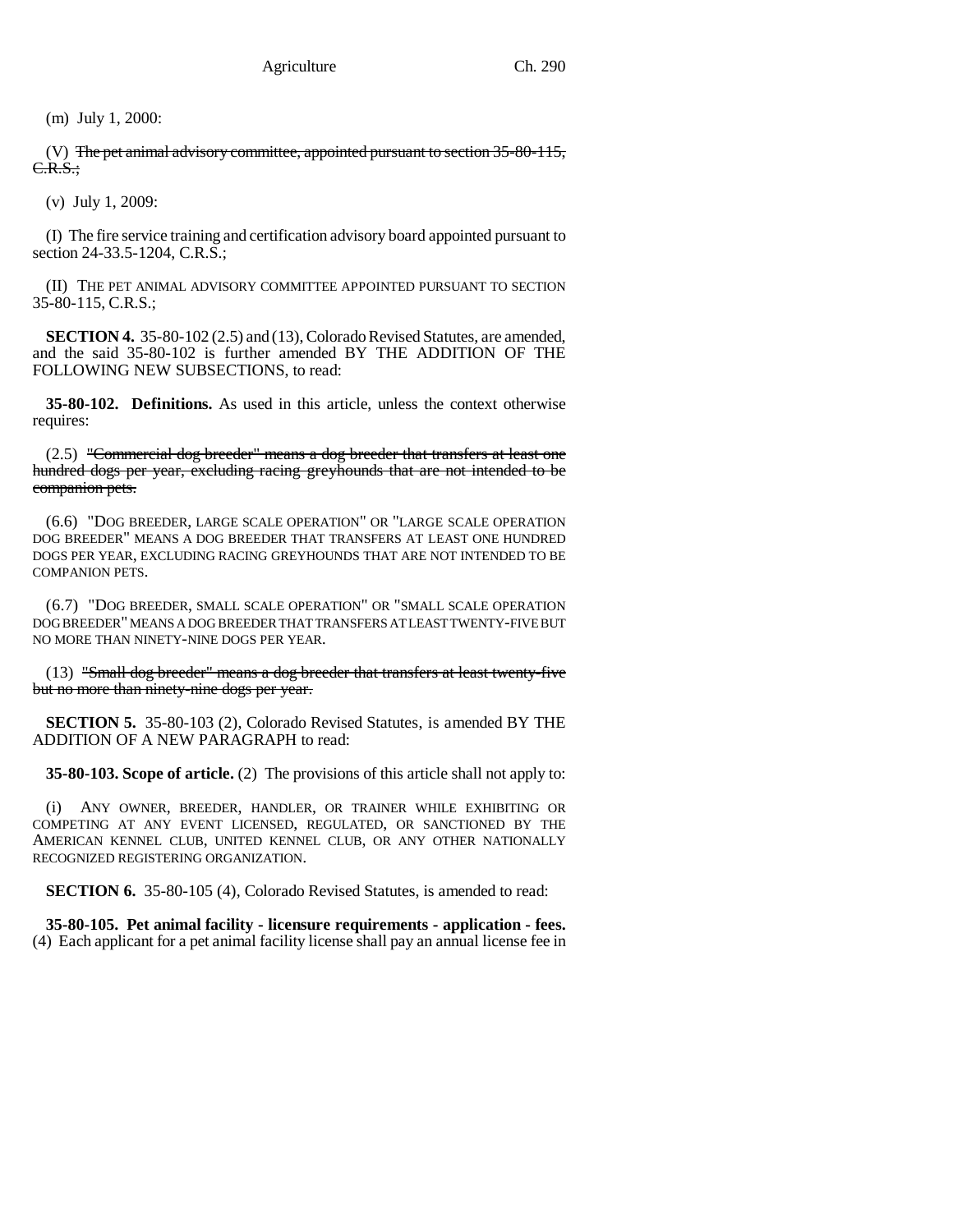the amount specified by the commissioner, which amount shall not exceed two hundred FIFTY dollars per license.

**SECTION 7.** 35-80-108 (1) (k) and (1) (l), Colorado Revised Statutes, are amended, and the said 35-80-108 (1) is further amended BY THE ADDITION OF A NEW PARAGRAPH, to read:

**35-80-108. Unlawful acts.** (1) Unless otherwise authorized by law, it is unlawful and a violation of this article for any person or entity:

(k) To sell, transfer, or adopt dogs or cats under the age of eight weeks;  $\alpha$ nd

(l) To sell, transfer, or adopt guinea pigs, hamsters, or rabbits under the age of four weeks, and such other pet animal species as may be specified by the commissioner; AND

(m) TO ALTER OR FALSIFY ANY CERTIFICATE OF VETERINARY INSPECTION OR ANY OTHER CERTIFICATE OF VETERINARY HEALTH.

**SECTION 8.** 35-80-110, Colorado Revised Statutes, is amended BY THE ADDITION OF A NEW SUBSECTION to read:

**35-80-110. Inspections - investigations - access - subpoena.** (3.5) AFTER THE DENIAL, SUSPENSION, OR REVOCATION OF A LICENSE FOR A PET ANIMAL FACILITY, THE COMMISSIONER SHALL HAVE FREE AND UNIMPEDED ACCESS TO THE AREAS AND RECORDS THAT ARE REASONABLY NECESSARY TO VERIFY THAT OPERATION OF SUCH A PET ANIMAL FACILITY HAS CEASED. THE COMMISSIONER SHALL HAVE SUCH ACCESS UPON CONSENT OR UPON OBTAINING A SEARCH WARRANT TO THE FOLLOWING AREAS AND RECORDS:

(a) TO THOSE PORTIONS OF ALL BUILDINGS, YARDS, PENS, AND OTHER AREAS IN WHICH ANIMALS ARE SUSPECTED OF BEING KEPT, HANDLED, OR TRANSPORTED WITHOUT THE APPROPRIATE LICENSE; AND

(b) TO ALL RECORDS THAT ARE EQUIVALENT TO THOSE REQUIRED TO BE KEPT FOR THE PURPOSE OF CARRYING OUT THE PROVISIONS OF THIS ACT. THE COMMISSIONER MAY MAKE COPIES OF SUCH RECORDS FOR THE PURPOSE OF CARRYING OUT ANY PROVISION OF THIS ARTICLE OR ANY RULE PROMULGATED PURSUANT TO THIS ARTICLE.

**SECTION 9.** Article 80 of title 35, Colorado Revised Statutes, is amended BY THE ADDITION OF A NEW SECTION to read:

**35-80-112.5. Denial of license - animal cruelty conviction.** (1) THE COMMISSIONER, PURSUANT TO THE PROVISIONS OF ARTICLE 4 OF TITLE 24, C.R.S., MAY DENY, REFUSE TO RENEW, OR REVOKE ANY LICENSE AUTHORIZED UNDER THIS ARTICLE IF THE APPLICANT OR LICENSEE HAS BEEN CONVICTED OF CRUELTY TO ANIMALS PURSUANT TO ARTICLE 9 OF TITLE 18, C.R.S., OR ANY SIMILAR STATUTE OF ANY OTHER STATE.

(2) NOTWITHSTANDING SUBSECTION (1) OF THIS SECTION, THE COMMISSIONER, PURSUANT TO THE PROVISIONS OF ARTICLE 4 OF TITLE 24, C.R.S., SHALL DENY,